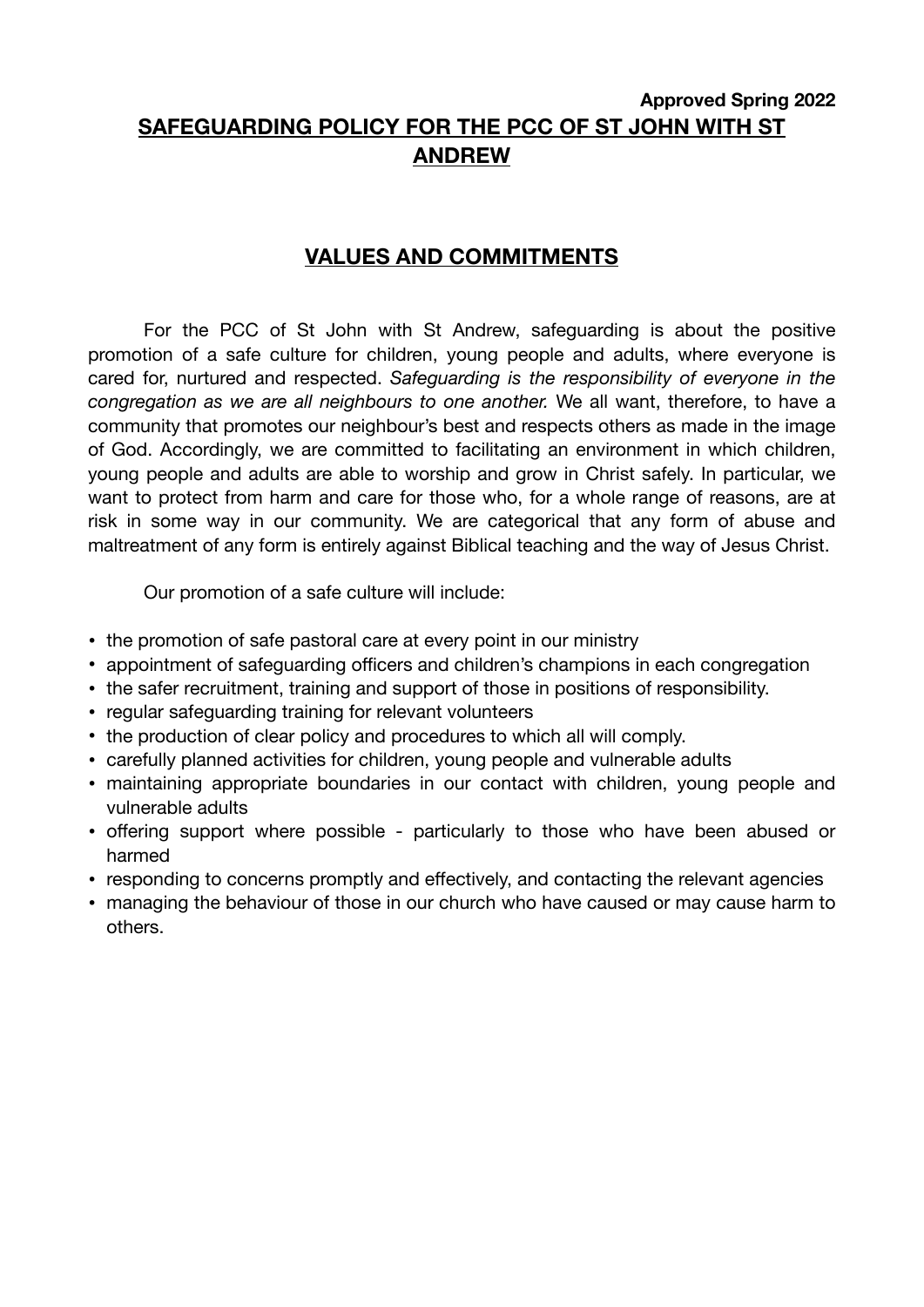# **CODE OF CONDUCT FOR WORK WITH CHILDREN AND YOUNG PEOPLE**

Groups covered by this code include:

- Sunday school classes (reception to year 6)
- Youth groups (including evening socials)
- Chelsea Academy
- Fab club
- Holiday club
- Crèche and pre-school age groups

NB: groups not governed by this code are crèches within daytime Bible study groups, where childcare is arranged privately by parents attending the group, who remain responsible for their own children.

## **WITHIN THIS CODE OF CONDUCT**

- general behaviour of volunteers
- premises used
- the supervision of children's activities
- managing toileting in pre-school classes
- behaviour management
- guidelines on touch
- communications policy

# **1. GENERAL BEHAVIOUR EXPECTED OF ALL VOLUNTEERS**

- Treating all children and young people with respect and dignity
- Developing a safe culture where workers, children and young people at risk feel comfortable to report inappropriate attitudes and behaviour in each other.
- Always putting each young person first, before achieving other goals.
- Exercising discipline appropriately.
- Recognising the developmental needs and capacity of young people avoiding excessive competition and not pushing them against their will to take part in activities they are reluctant to.
- Ensuring each young person has a completed parental consent form for all activities, off-site travel, photographs/ video existing medical conditions and treatment in medical emergencies.
- Keeping a written record of any injury that occurs, along with details of treatment given.
- Maintaining a safe and appropriate distance with young people.
- Keeping physical contact specific to the needs of the activity and always seeking permission first.
- Never using rough play, sexually provocative words and games or physical punishment.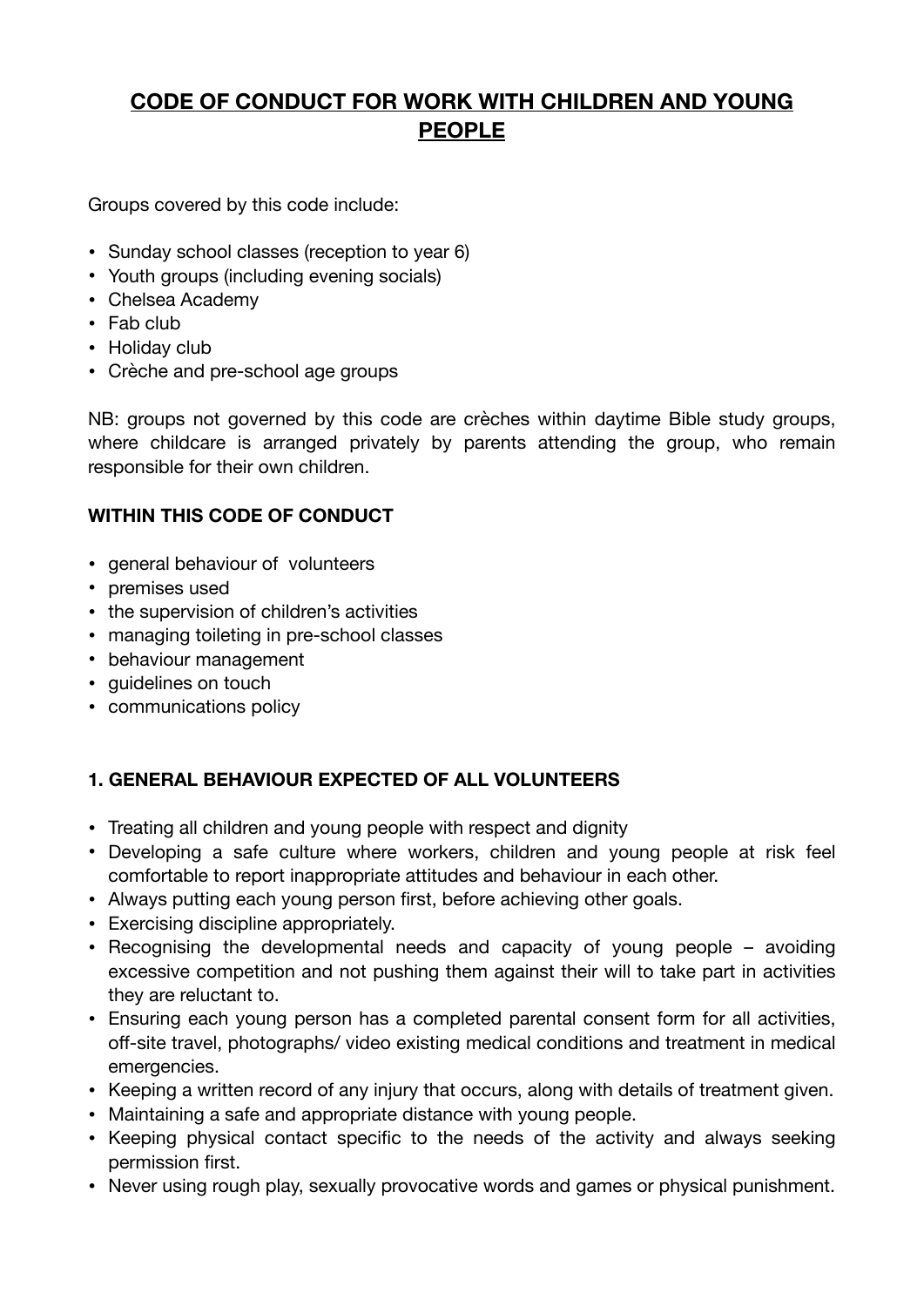- Avoiding being alone with a child or young person, and always aiming to work within sight of another adult and keeping others aware of one's actions.
- Always working in an open environment (e.g. avoiding private or unobserved situations and encouraging open communication with no secrets).
- Never scapegoat-ing, ridiculing or rejecting a child, group or adult or allowing others to do so.
- Avoiding favouritism to any one child or group.
- Never giving lifts to children or young people on their own.
- Never allowing unknown adults access to children.
- Never sharing sleeping accommodation with children or inviting them to your home alone.

## **2. PREMISES**

# **SUNDAY SCHOOL GROUPS AND OTHER ACTIVITIES ORGANISED BY ST JOHN'S OR ST ANDREW'S**

The rooms where the children meet should be safe and secure and suitable for purpose. There should be adequate space for the number of children and the activities undertaken.

## **OTHER CHILDREN'S ACTIVITIES HELD AT THE CHURCHES**

Children involved in activities which are held at the Churches but not organised by the church – such as children's parties - are not the Church's responsibility. However, those booking church facilities will be made aware of the child protection policy and will be required to comply with it when they complete the booking form.

The Chelsea Pre-prep and Nursery operates at St Andrew's and has its own child protection policy which will be updated with any changes to the St. John with St. Andrew policy.

### **ACCESS TO OUTSIDE SPACE**

There are five exits to outside space from St Andrew's and two from St. John's. These will be secure and in good repair.

### **3. SUPERVISION OF CHILDREN'S ACTIVITIES**

### **CHILD/ADULT RATIOS**

Children should never be left alone with only one adult.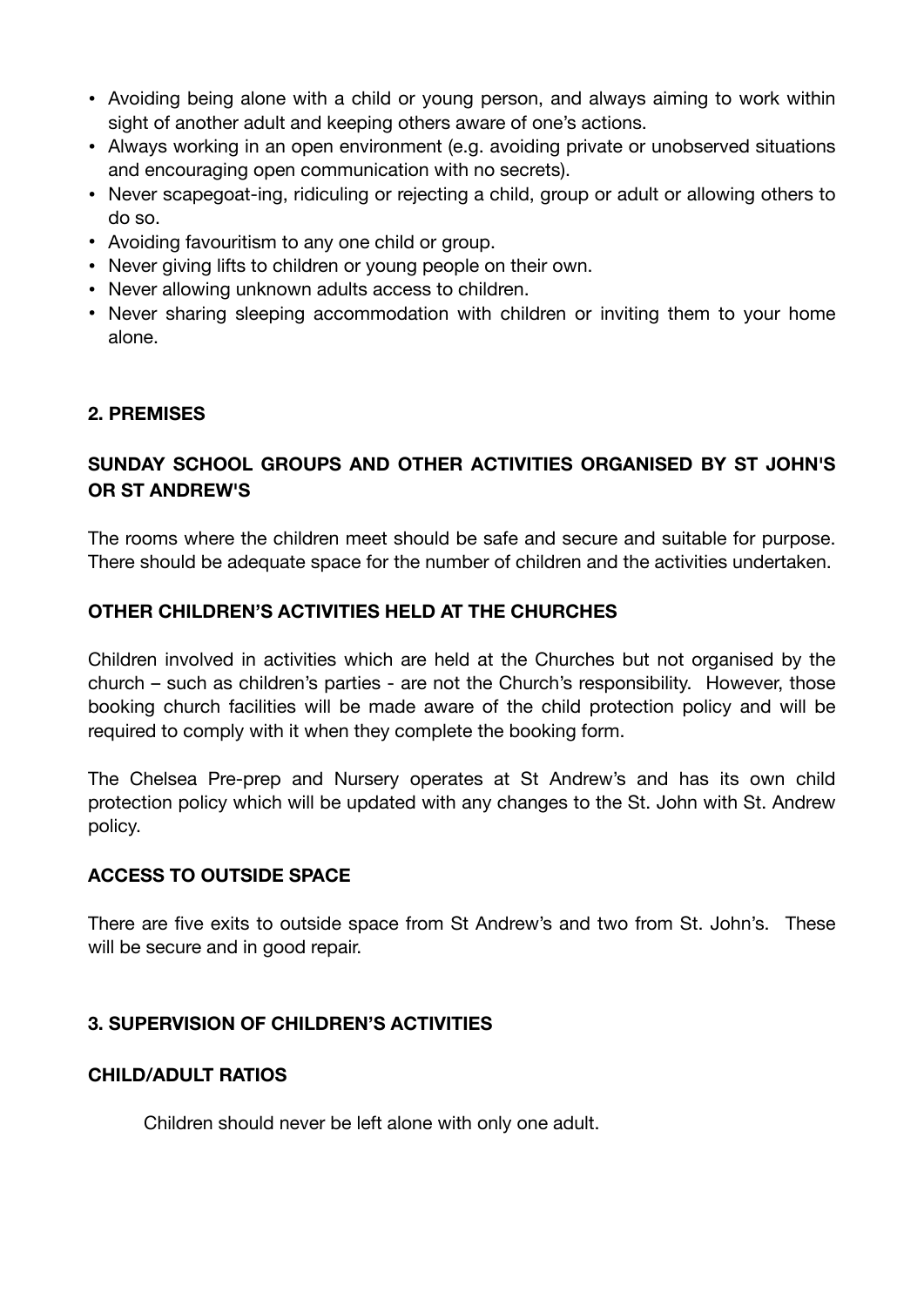Attempts will be made wherever possible to keep to the following ratio of adults to children, using as a guide the ratios required in regulations governing day care for under 8's:

| <b>Child's Age</b> | <b>Adult: Child ratio</b> |
|--------------------|---------------------------|
| 0 to 2 years       | 1:3                       |
| 2 to 3 years       | 1:4                       |
| 4 to 8 years       | 1:6                       |

#### **USE OF YOUNG LEADERS**

The PCC are keen to support young people (16-18 years old) in learning about ministry through involvement with children's work in the church. At the same time, however, it is recognised that young leaders need not be exposed to unreasonable levels of responsibility or risk. With this in mind, leaders who are 16-18 years old will not be placed in a role that will require them to complete a DBS check. They will however be asked to sign a Safe Practice Code of Conduct. Young leaders will be supported at all times in their roles by adult leaders.

### **REGISTERS**

A registration book for each session should be kept, showing the following:

Date/ Name of leader in charge/ Names of children present

These registers are kept at St Andrew's in the relevant classrooms where the groups are held and St. John's in the office.

### **FIRST AID AND ACCIDENT BOOK**

St Andrew's is equipped with one first aid kit kept in the kitchen and one kept in the Sunday School cupboard. St. John's has one first aid kit in the kitchen, one in the gym. All adults responsible for children should know where these are. Parents will be informed of any accidents and caregivers will record all injuries and accidents in the Accident Report Book kept with the first aid kit.

#### **TODDLER GROUPS**

During toddler group sessions run on PCC premises, parents or carers are entirely responsible at all times for the children in their care. Any concerns about children attending these groups should be referred to the Safeguarding Officers.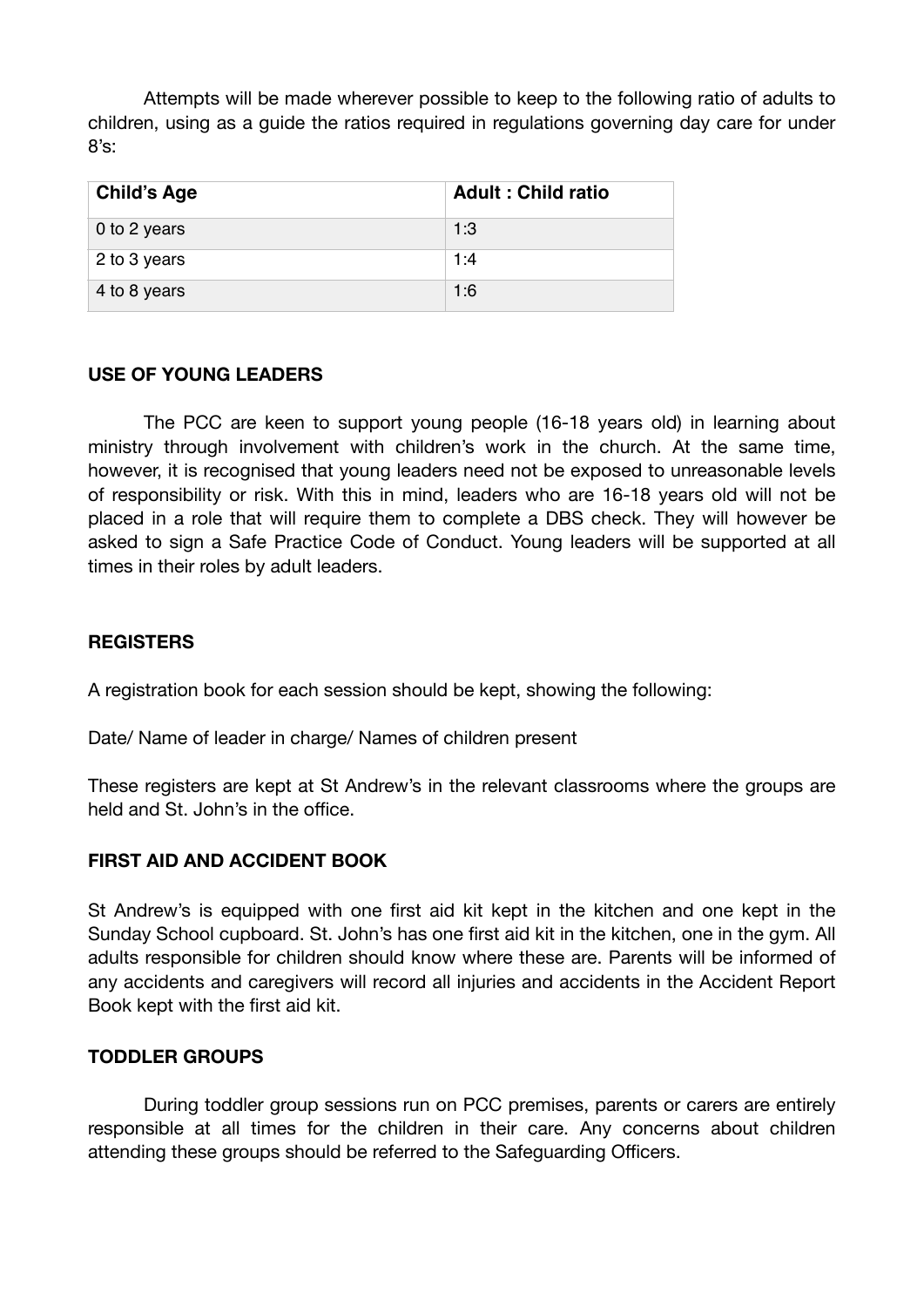#### **BABYSITTING ARRANGEMENTS**

If babysitting services are offered to parents e.g. for a Christianity Explored course, then the babysitters will need to have completed an Enhanced Disclosure from the DBS.

#### **4. MANAGING TOILETING WITHIN PRE-SCHOOL SUNDAY SCHOOL CLASSES**

Within our congregations we are clear that for crèche-age children, leaders do not provide intimate care, such as nappy changes. In crèche, if a child requires a nappy change, leaders contact the parent/carer (via text message) who then come to the child and provide the necessary care.

Once children move into Sunday school the procedures around providing intimate care need to be just as consistent across the entire team of leaders. Leaders need to be operating to clear guidelines in this area both to safeguard the children and protect themselves.

The following guidelines have been established with advice from CCPAS (the Churches Child Protection Advisory Service) & reflect current best practice.

#### **CHILDREN AGED UNDER 3 YEARS:**

• The approach to managing toileting in children under 3 years will be consistent with that of crèche.

• Leaders will not provide intimate care to these children.

• Children who are not fully toilet trained should therefore attend Sunday school wearing a nappy/pull up.

• If a child in this age group requires a nappy change or to go to the toilet, a parent/carer will be contacted (via text message) and should then come and assist with taking their child to the toilet as necessary.

### **CHILDREN AGED 3 & 4 YEARS:**

• Any help with toileting in children aged 3 and 4 years should be provided with the knowledge and agreement of the child's parents/carers.

• When taking children to the toilet, leaders should always consider the dignity of the child and ensure that as much privacy as possible is given.

• Children should be encouraged to use their own toilet cubicle.

• Leaders should avoid doing things for the child that the child is able to do for themselves.

If a parent/carer prefers to assist their own child with toileting, they should advise the group leaders of their preference. Leaders should then contact the child's parent/carer as necessary.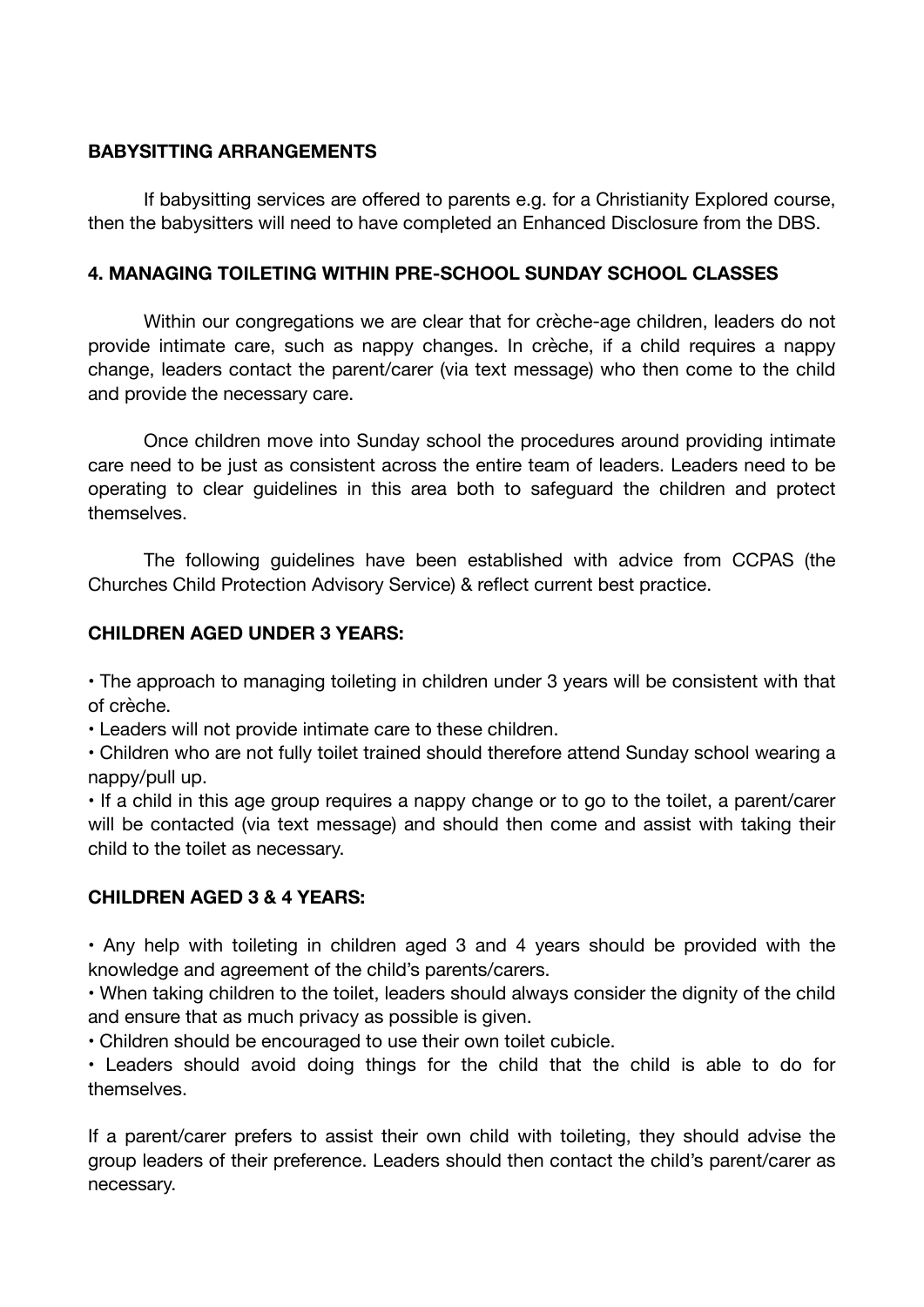It should be said that if a leader is involved in taking a child to toilet, that should never leave only one leader alone with children. In that case, parents must be asked to take care of the children.

# **5. BEHAVIOUR MANAGEMENT**

## **GENERAL PRINCIPLES FOR TEACHERS**

We want to build a positive, encouraging atmosphere in all our childrens' activities. To that end we want to emphasise the role of:

- encouragement
- praise
- gentle and kind speech
- clear structure
- fun
- up front clarity about expectations and 'rules' for the activity

We recognise that many behavioural issues can be dealt with pre-emptively through good lesson-planning, clarity, and a calm, confident manner.

#### **MANAGING POOR BEHAVIOUR**

• Each member of the team has a part to play and agree roles and responsibilities beforehand

• Explain to the child how their behaviour is falling below the standards you expect.

• Warn the child that if behaviour continues to be poor, they will be asked to sit out from the class with a parent.

• Model grace and do not humiliate or speak harshly

• Never use physical discipline and is completely unacceptable

• We want to be speaking to parents about their children (irrespective of their child's behaviour). This acknowledges that we only teach because they have commissioned us to teach their children the Bible for an hour a week.

• Offer the child a way out by them changing their behaviour

# **6. GUIDELINES ON TOUCH FOR THOSE WHO WORK WITH CHILDREN**

- Keep everything public.
- A hug in the context of a group is very different from a hug behind closed doors.
- Touch should be related to the child's needs, not the worker's.

• Touch should be age-appropriate and generally initiated by the child rather than the worker.

• Avoid any physical activity that is, or may be thought to be, sexually stimulating to the adult or the child.

• Children have the right to decide how much physical contact they have with others, except in exceptional circumstances when they need medical attention.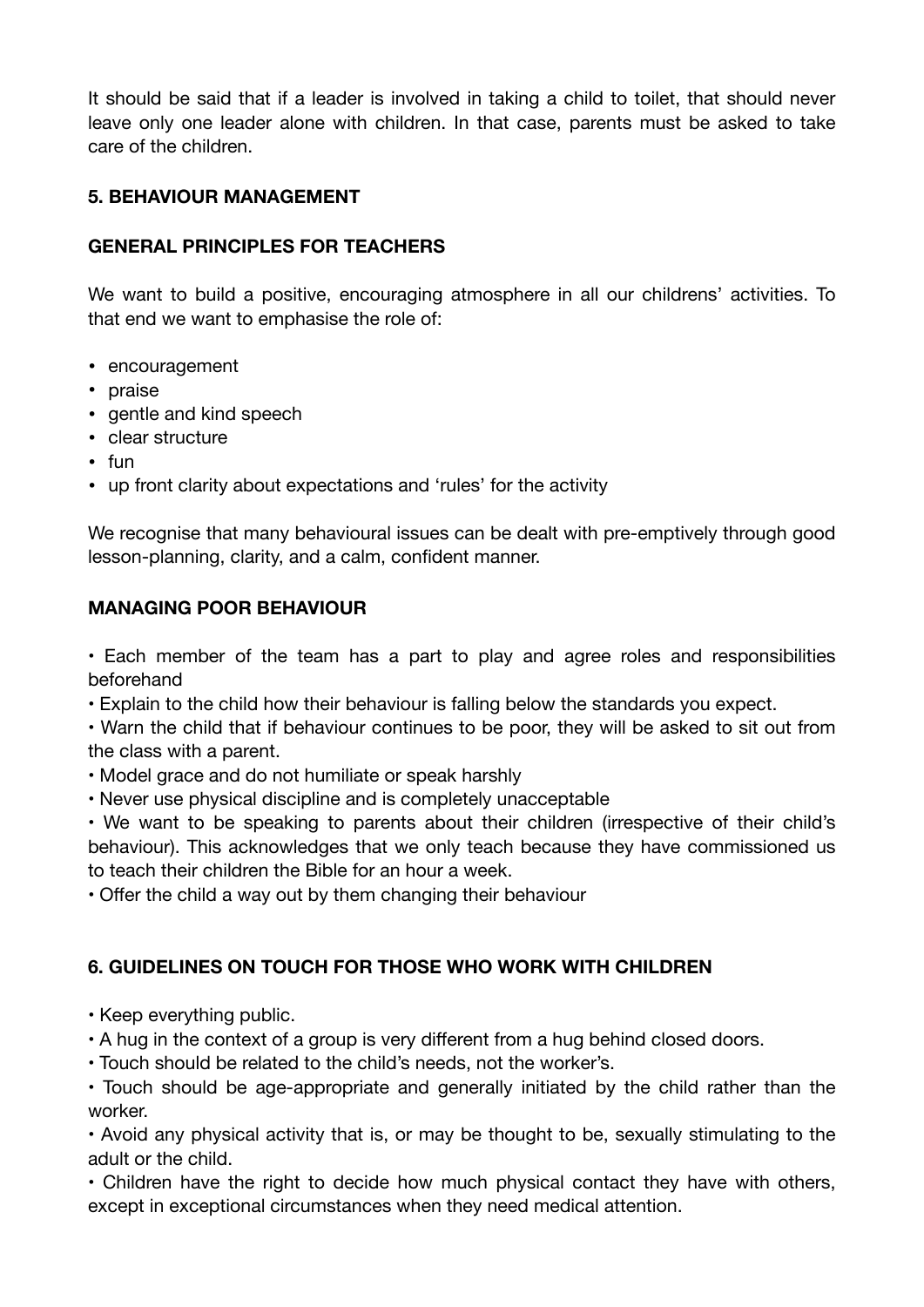• Team members should monitor one another in the area of physical contact. The team should be free to help each other by pointing out anything which could be misunderstood.

### **7. COMMUNICATIONS POLICY FOR YOUTH LEADERS (LEADING 11-18 YR OLDS)**

This policy seeks to clarify and set the boundaries for communication between the youth leaders and members of St John's and St Andrew's. All communication between youth leaders and members occurs on a strictly same sex basis – i.e. male leaders to male members and female leaders to female members (except where mass communication e.g. group emails/ Facebook messages is sent out).

The context for all communication with members is that parents are responsible for their children rather than the youth leaders. At the beginning of each term a letter is sent to all parents explaining dates of events and parental consent is requested. Where a leader meets up one to one or in a smaller group parental consent will also initially be requested. In the event of any pastoral concerns a leader may have about an individual member, a leader would always take the issue to the parent or church elder. All communication in this policy is assumed to be between leaders and members only.

To prevent relationships being misunderstood by a member or an outsider; leaders will not send more than five texts, emails or Facebook messages to one individual in any given week. All communication between leaders and members is to occur between the hours of 8:00am and 8:00pm. In circumstances where leaders are texted or contacted by members outside of these times, the leader will not reply until the following morning except in cases of emergency. The only exception would be in the evening of a youth event (for example a social, which may not finish until 10pm) where communication asking for practical details can be replied to.

In all communication, leaders are encouraged to be above reproach and exercise wisdom to protect both themselves and the members from accusation or incrimination of any kind. Rather than hinder communication, this policy is intended to encourage youth leaders to communicate appropriately.

The table below outlines the current methods of communication: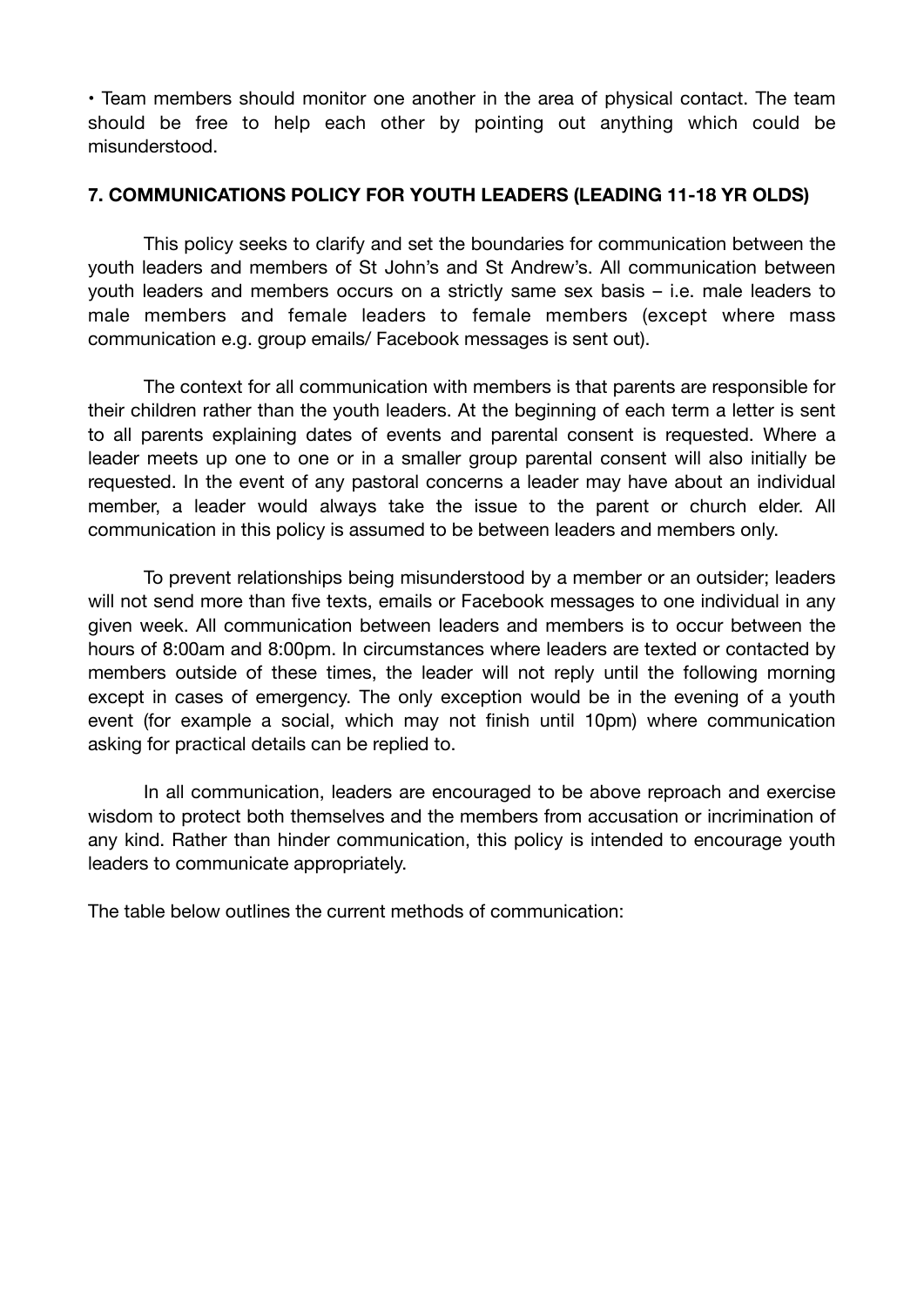|                                     | <b>Groups for</b><br>ages 11-14                                                                             | Groups for ages 15-18                                                                                                                                                                                                                                                                                                                                                                                                                                                                                                                                                                                                                                                                                                                                                                                                                                                                                                                                                                                                                                                                                                             |
|-------------------------------------|-------------------------------------------------------------------------------------------------------------|-----------------------------------------------------------------------------------------------------------------------------------------------------------------------------------------------------------------------------------------------------------------------------------------------------------------------------------------------------------------------------------------------------------------------------------------------------------------------------------------------------------------------------------------------------------------------------------------------------------------------------------------------------------------------------------------------------------------------------------------------------------------------------------------------------------------------------------------------------------------------------------------------------------------------------------------------------------------------------------------------------------------------------------------------------------------------------------------------------------------------------------|
| <b>Text Messaging</b>               | None                                                                                                        | Used to confirm details of attendance at social<br>$\bullet$<br>events and meeting one to one with members<br>Occasionally used to send birthday messages,<br>encourage with Bible verses. Same gender<br>only.<br>Not used for conversations or discussions of<br>any nature.                                                                                                                                                                                                                                                                                                                                                                                                                                                                                                                                                                                                                                                                                                                                                                                                                                                    |
| <b>Mobile Phone</b><br><b>Calls</b> | None                                                                                                        | Used only to confirm expected attendance at an<br>$\bullet$<br>event or a one to one meeting.<br>Eg if leaders and members are at a venue<br>$\bullet$<br>waiting for another member's arrival, the leader<br>may call to ask where they are.<br>Not used for any other communication or<br>$\bullet$<br>personal/ pastoral work.                                                                                                                                                                                                                                                                                                                                                                                                                                                                                                                                                                                                                                                                                                                                                                                                 |
| <b>Landlines</b>                    | None                                                                                                        | Used to confirm attendance at events or<br>arrange meeting for one to ones where member<br>does not have a mobile phone.                                                                                                                                                                                                                                                                                                                                                                                                                                                                                                                                                                                                                                                                                                                                                                                                                                                                                                                                                                                                          |
| <b>Facebook</b>                     | None<br>Leaders are<br>asked not to be<br>Facebook<br>friends with<br>member of the<br>pathfinder<br>group. | Facebook group created to communicate<br>٠<br>details of events, confirm details of and<br>attendance at events<br>Only group members are allowed to be<br>$\bullet$<br>members of the Facebook group. The youth<br>leader is the sole administrator of the group.<br>The Facebook group is closed meaning that no-<br>one outside the group has access to<br>information or communication contained within<br>the group.<br>Leaders will occasionally communicate via<br>$\bullet$<br>personal message on Facebook or via the<br>members Facebook wall to confirm details of<br>meeting for one to ones or to encourage with<br>Bible verses etc. Same gender only.<br>Leaders and members are often friends on<br>$\bullet$<br>Facebook which gives members access to the<br>whole of the leader's Facebook profile. The<br>leader has to be above reproach in their<br>Facebook behaviour. The member will have<br>access to some content of the leader's other<br>Facebook friends.<br>Facebook communication has proven to be the<br>best form of communication with members and<br>allows insight into one another's lives. |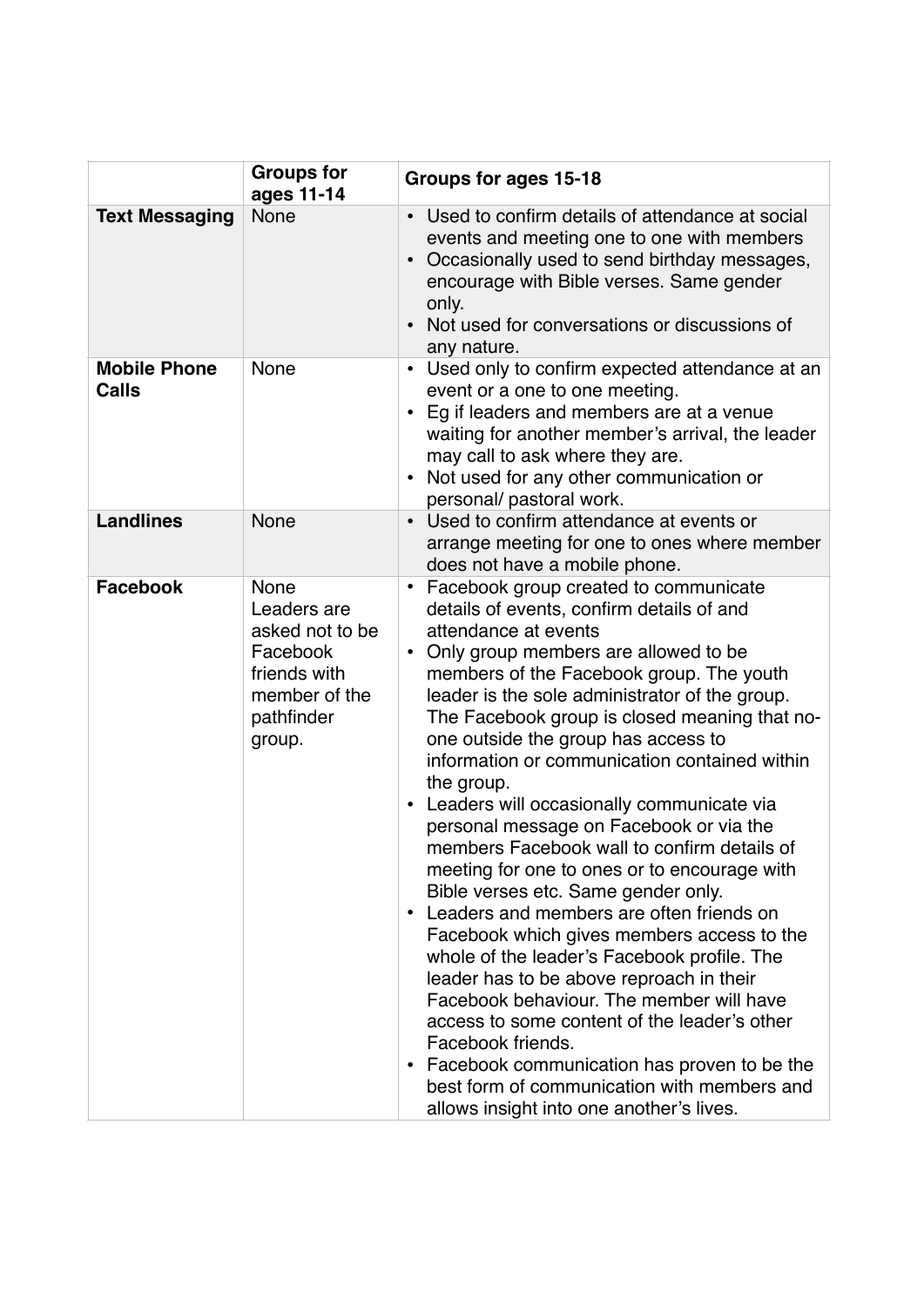# **CODE OF CONDUCT FOR WORK WITH VULNERABLE ADULTS**

An adult at risk is "any adult aged 18 or over who is or may be in need of community care services by reason of mental or other disability, age or illness; and who is, or may be unable to take care of him or herself, or unable to protect him or herself against significant harm or exploitation" (Care Act 2014)

The purpose of this code is to clarify what this means in practical terms for each area of our work with older adults. It is noted that not all older people are 'at risk' and that in line with advice from CCPAS (Churches Child Protection Advisory Service), it is also noted that DBS (Disclosure and Barring Service) checks should only be requested when it is necessary for the particular role of that individual. For individuals with current DBS clearance for children's work, CCPAS have advised that it would be excessive to require another check, but that when the DBS is renewed it should specify both roles.

To maintain accountability and transparency anyone who develops a one-on-one relationship, is put in a position of trust, or has been put in a situation that could be misunderstood should tell inform the vicars at St John's or St Andrew's.

### **1. AFTERNOON TEAS/COMMUNITY LUNCHES**

The majority of guests attending this event are not 'adults at risk'. The event is a group activity held in a large hall.

Everyone on team will be recruited in line with the policy in Appendix A

### **EMERGENCIES**

Although this event is low risk there are members of the Afternoon Tea team with a first aid qualification. The first aid kit is located in the kitchens in the respective churches.

Team members should be familiar with the fire evacuation procedure. If the alarms sound, everyone should make their way to the assembly point via the fire doors at the back of the building. If this route is blocked, leave via the front of the building. Team should instruct guests what to do and assist those who need help.

# **2. LIFTS TO CHURCH**

**Drivers** 

- will be required to follow the guidelines in Appendix B.
- require a DBS check and a reference from someone who has known them for 2 years (ideally their pastor or small group leader).
- individuals must be clear who in their family is volunteering and if, for example, it could be either husband or wife who might give the lift, both will require a DBS check.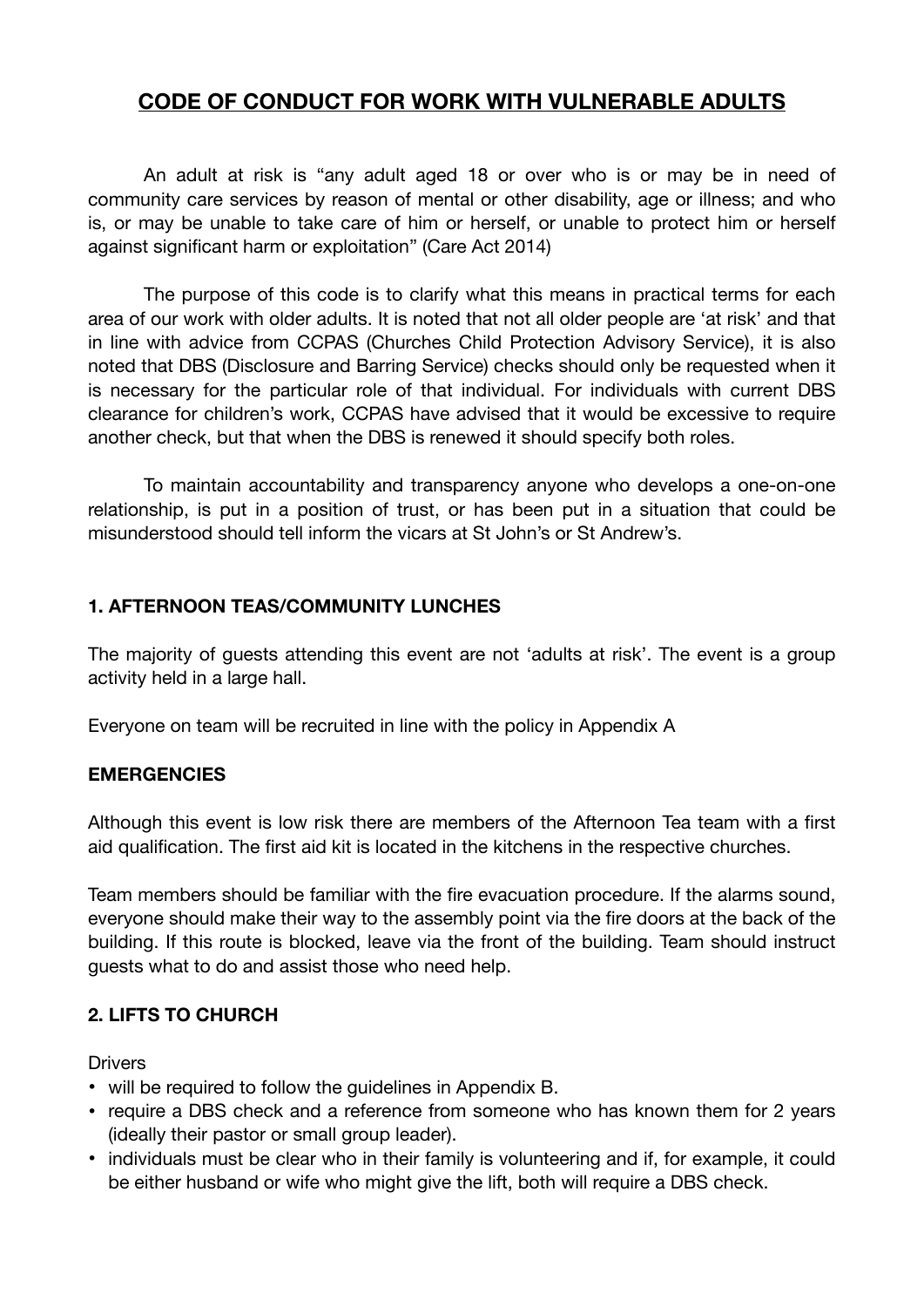## **3. HOME VISITING / BEFRIENDING**

Those visiting individuals on a one-to-one basis will require a DBS check. We need to ensure that we don't leave ourselves or the Church open to criticism or complaint whilst also being free to "go the extra mile". Here are some basic guidelines that we hope will help us avoid such situations but are by no means exhaustive.

- always be respectful and offer people choices.
- make sure the parish vicars know about and agree to any one-on-one visiting you undertake.
- when you become aware of needs, always avoid fostering dependency on yourself or volunteering the Church for things it isn't able to do.
- it's important to be dependable and carry out what we say we'll do.
- where appropriate refer people to other agencies for support.
- do not get involved in helping people with their finances or personal care.
- we try to discourage people giving team personal gifts. If you are offered a gift, which you are unable to decline, be sure to tell the ministry lead.
- also be respectful of people's personal space. If you are going to touch someone, for example offering to help them into a car or to lean on your arm as you are walking, then ask first if that is what they would like you to do.

If you have any concerns, don't keep them to yourself, but talk it through with the vicars of the parish and/or the Safeguarding Officers.

# **RESPONDING TO CONCERNS OR DISCLOSURES**

The Church Safeguarding Officer is responsible for ensuring the coordination of any concerns about a child, or the behaviour of an adult working with children. Their role is to ensure that these are discussed with the church leader and appropriately reported both to the statutory agencies and to the Diocesan Safeguarding Team (it is the task of Children's Social Services to investigate the matter under Section 47 of the Children Act 1989)

## **1. WHAT TO DO YOU IF YOU ARE CONCERNED ABOUT A CHILD AND SUSPECT ABUSE**

- take any emergency action needed to alleviate any immediate risk to life or limb
- discuss your concerns with the Church Safeguarding Officer or parish vicar

For St. Andrew's for this is:

Safeguarding Officer - Jessica Rae (safeguarding@standrewschelsea.org)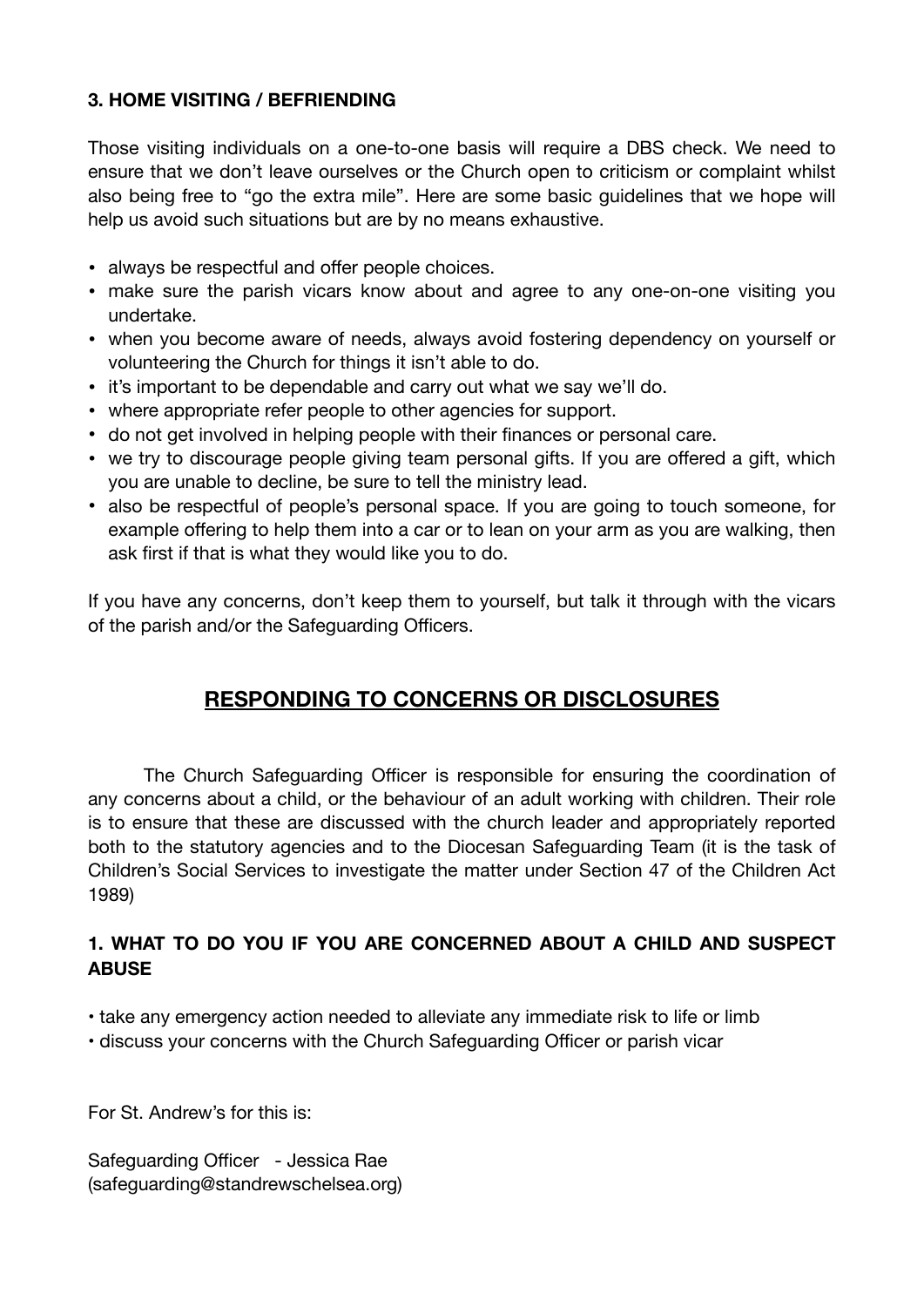### Vicar **The Paul Dawson 07791495824** ([paul@standrewschelsea.org\)](mailto:paul@standrewschelsea.org)

For St John's this is:

Safeguarding Officer - Barbara Ofori Boateng 07956418659 (safeguarding@stjohnschelsea.org)

Vicar **- Andy Mason 07852 161336 ([andy@stjohnschelsea.org](mailto:andy@stjohnschelsea.org))** 

• in case of emergency, or if the Church Safeguarding Officer, or parish vicar are unavailable, of if you do not feel that the issue has been handled correctly/appropriately, contact:

| <b>RBKC Safeguarding</b>         | 020 7361 3013 |
|----------------------------------|---------------|
| RBKC Emergency out-of-hours team | 020 7373 2227 |
| NSPCC helpline                   | 0808 800 5000 |

• make a brief factual note of what you have seen, heard or become concerned about (within an hour when possible) including notes of dates and times.

• keep all hand-written notes, even if typed up.

• listen, don't ask any leading questions and treat all information confidentially (only disclosing it to appropriate authorities).

• ensure safeguarding action is taken

# **2. HOW TO RESPOND TO A YOUNG PERSON WISHING TO DISCLOSE ABUSE:**

• Ensure the physical environment is welcoming, giving opportunity for the young person to talk in private but making sure others are aware the conversation is taking place.

• Allow space and time for the person to talk.

- Above everything else listen without interrupting.
- Be attentive and look at them whilst they are speaking.
- Show acceptance of what they say and remain calm
- Be honest and don't make promises to keep confidentiality.

• If they decide not to tell you after all, accept their decision but let them know that you're always ready to listen.

• Use language that is age appropriate and, for those with disabilities, ensure there is someone available who can assist in understanding (i.e. with sign language, Braille, etc).

# **3. WHAT TO DO ONCE A YOUNG PERSON HAS TALKED TO YOU ABOUT ABUSE:**

- Again, reassure the young person that they were right to tell you and show acceptance.
- Let the young person know what you are going to do next and that you will let them know what happens.
- Contact the Church safeguarding officer.
- Consider your own feelings and seek pastoral support if needed.